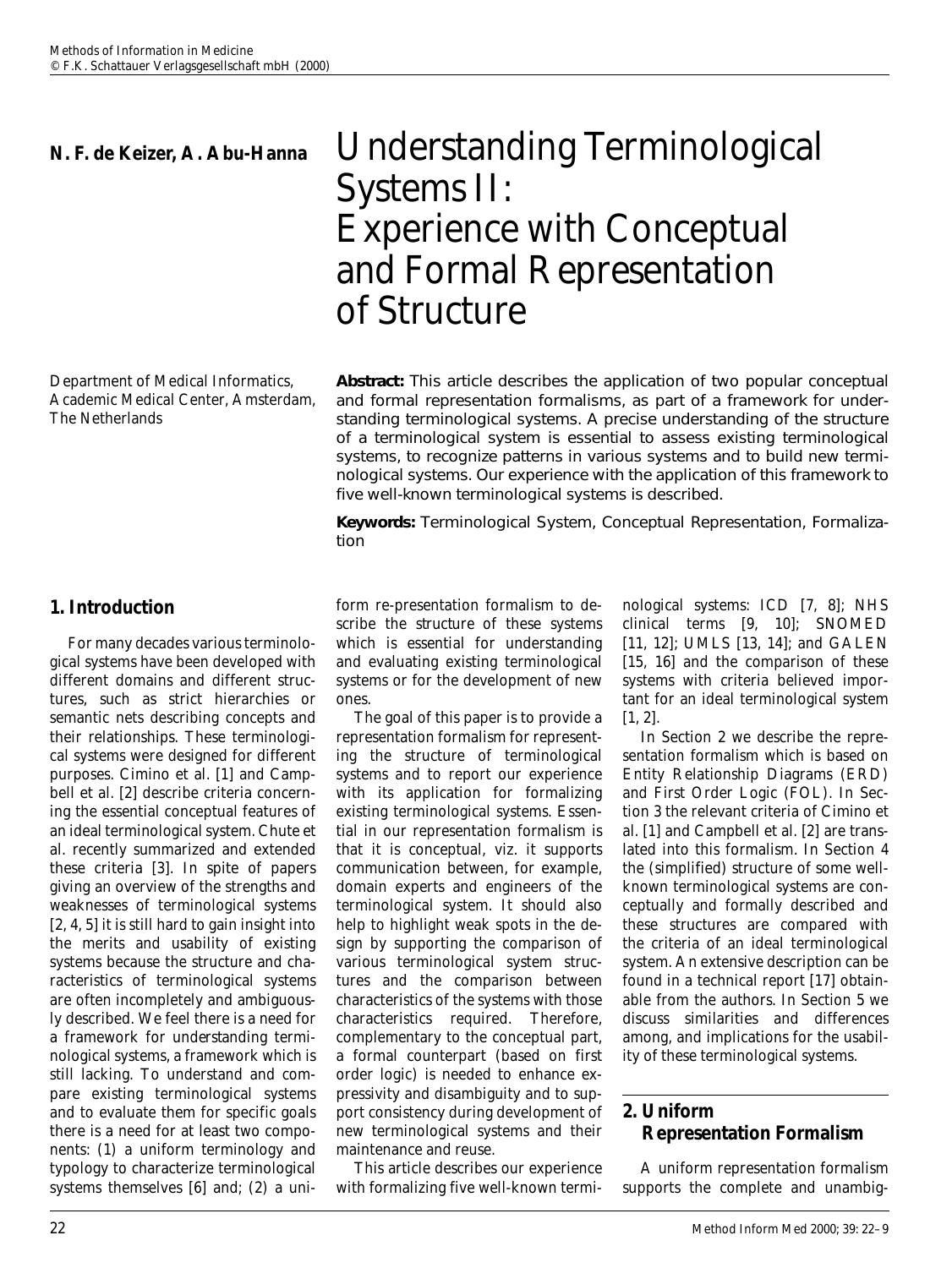uous description of the structure of a terminological system enabling comparison of different terminological systems described by the same formalism. Important characteristics of a uniform representation formalism are: (1) conceptuality – i.e. it lends itself for human comprehension and communication, (2) adequate expressive power, and (3) non-ambiguity.

The Entity-Relationship (ER) formalism [18] is a simple formalism capable of expressing concepts, relationships between concepts and some cardinality constraints, and it scores well on these criteria. The simple diagrammatic notations of ER (ER Diagram) have contributed immensely to its popularity. The notations use in the static part of object-oriented formalisms, such as OMT and UML, could have also been used, because they basically express the same content. However, ERD may not always be adequate for expressing complex constraints. Hence, a more expressive instrument and a formal (based on mathematical notions) specification, is needed to complement it in order to avoid non-ambiguity and to capture complex constraints. Based on its expressive power and universality we have chosen (many sorted) First-Order-Logic (FOL). Our choice for ER with FOL means that descriptions in this formalism could easily be translated to and from other logic-based formalisms such as Ontolingua [19], conceptual graphs [20] and description logics [21] when their expressivity allows this. Other researchers have described the use of logic-based formalisms for the representation of medical data and pointed out that this is a pre-condition for automated reasoning [20-24]. Therefore, a formal and conceptual representation of the terminological system's structure, that is a meta-model of the medical concepts it includes, is essential in understanding the system and hence its usability.

# **3. Representation of Criteria for Terminological Systems**

Two categories of criteria of an ideal terminological system [1, 2] can be distinguished: criteria which concern



**Fig. 1** ERD representation of concepts, attributes and relationships.

the representation formalism itself, and criteria which concern the descriptions of the domain (the model) using the representation formalism. In this section both categories are described with the ER formalism and a FOL description. An extensive description can be found in a previous technical report [17].

#### *3.1 Criteria Concerning the Representation Formalism*

In this section we describe criteria for the representation formalism which form the basis for the domain criteria described in Section 3.2. As explained in [6] the building blocks of most conceptualizations and hence also of terminological systems are *concepts, attributes* and *relationships* between concepts; these are represented in ERD by a rectangle, an arrow connected with an ellipse, and a diamond connecting rectangles by arrows, respectively (Fig. 1).

Relationships between concepts can be distinguished in hierarchical relationships ("Is\_a" and "Is\_part\_of" relationships) and non-hierarchical relationships (e.g. "caused\_by"). When modeling the medical domain we represent an "Is\_a" relationship between two different concepts as shown on the left side of Fig. 2, e.g. hepatitis *Is\_a* liver disease. For the purpose of the description of models of terminological systems themselves we distinguish in



**Fig. 2** ERD representation of hierarchical relationship normal (left) and at the meta-level (right).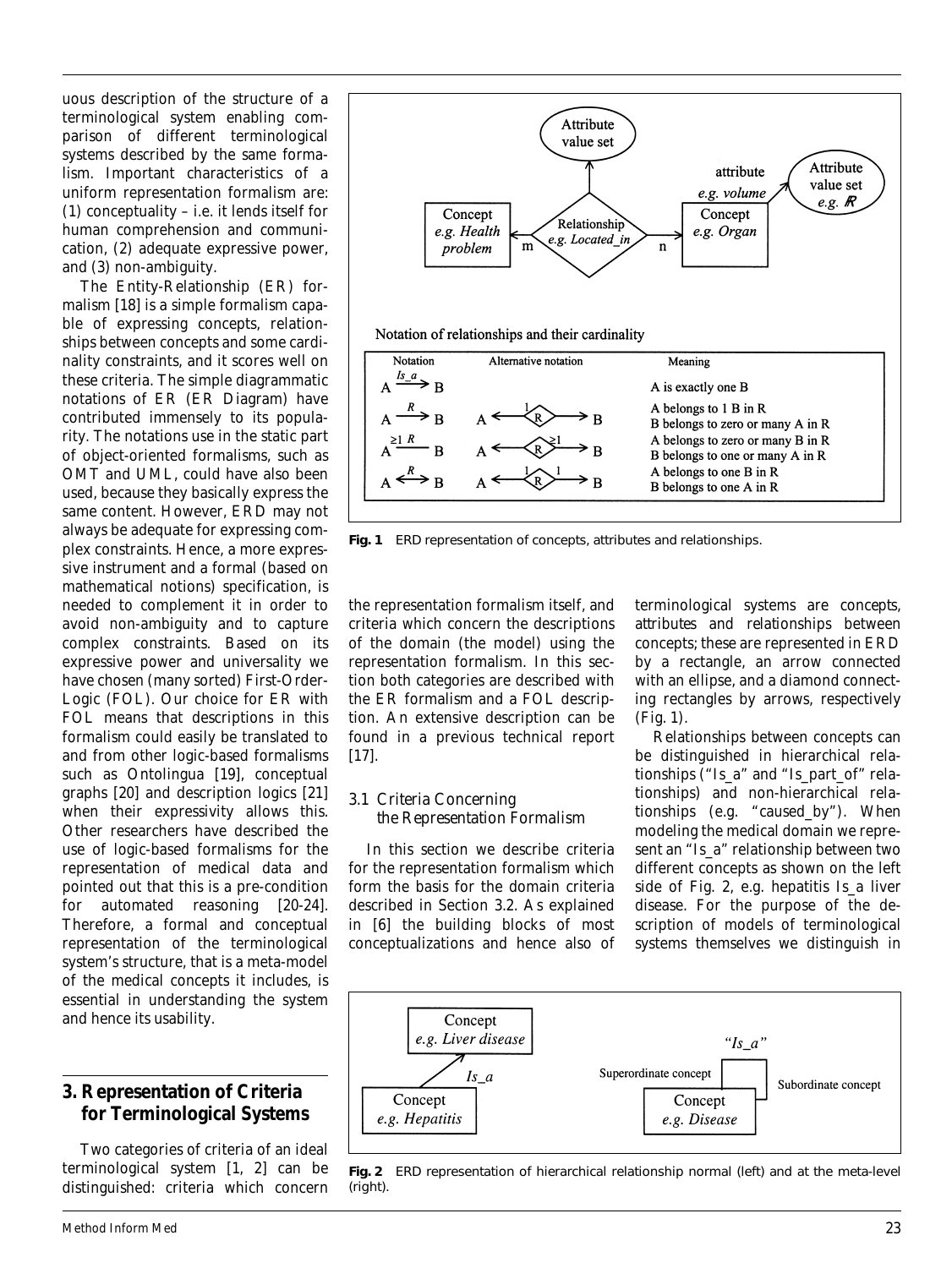this paper a meta-level "Is\_a" relationship (right side of Fig. 2). In the metamodel the meta-concept has instances which are concepts at the domain level, e.g. "hepatitis" and "liver disease" are hierarchically related concepts and are instances of the meta-concept "disease".

The rest of this section and Section 3.2 describe the criteria mentioned by Cimino et al. [1] and Campbell et al. [2]. A terminological system should enable the use of attributes to define or further specify concepts. *Relationships* between concepts should be *explicitly* represented by a label designating the meaning of the relationship, and constraints to restrict the interpretation of the relationship. Without explicitly representing relationships it is difficult to (automatically) interpret the meaning of a relationship, e.g., a relationship between "Health problem" and "Medication" can be interpreted as "Health problem *treated\_by* Medication" or as "Health problem *is\_side\_effect\_of* Medication". *Composition rules* are grammatical rules, which define how and which concepts can be used to compose new concepts. With FOL one could easily specify the composites declaratively.

## *3.2 Domain Model Criteria*

This section describes the criteria which concern the model of terminological systems.

*Domain completeness* means that the terminological system should not be restricted in detail whether in depth or in breadth. Any constraint on the cardinality of the "Is\_a" relationship or on the value of the (depth) level of the hierarchy, which reflects the chain of descendents of a concept, would hinder domain completeness (Fig. 3).

*Synonyms and multi-lingual terms* means that a unique concept may be designated by multiple terms in more than one language. Other model criteria concerning terms, concepts and their relationships are *non-ambiguity, non-vagueness* and *non-redundancy.* Non-vagueness prescribes that concepts must be complete in meaning, that is, refer to an object in the domain. Non-ambiguity prescribes that a concept refers to exactly one object in the domain. Nonredundancy prescribes that there should be a mechanism which prevents the existence of multiple different concept representations with the same meaning. These three criteria are not limited to the model of the terminological system, they are constraints on the meaning of concepts which ought to be considered by the knowledge engineer who develops the terminological system. To support *non-redundancy* in the model each concept has one preferred term and zero or more synonymous terms per language (see Fig. 3).

The next criterion *multiple classification* is represented by a hierarchical relationship in which a subordinate concept is related to as many superordinate concepts as required (see *Is\_a* and *Is\_part\_ of* relation in Fig. 3). For example "pneumococcal pneumonia" is a subordinate concept of the superordinate concept "lung diseases" as well as of the superordinate concept "infectious diseases".

A code can be conceived as an attribute of a concept. Codes must be nonsignificant, i.e. *context free* hence not related to the meaning or the position of the concept in the hierarchy. Another criterion concerning codes is the possibility of *cross-mapping,* e.g., for administrative reasons. This can be observed or realized by an attribute "cross-mapping code" appearing at each concept. The cross-mapping code e.g., between ICD and a local terminological system, can be either manually or (semi)automatically derived.

The last criterion concerns the *use of definitions.* Some terminological systems have textual definitions which have to be interpreted by the human reader. If these definitions were formal, a computer could (at least partially) process them and use them for automated reasoning such as consistency checking [21] and knowledge acquisition in GAMES [24] and PROTÉGÉ [25].



**Fig. 3** ERD and FOL metadescription of nonredundancy, (multilingual) synonyms and multiple classification.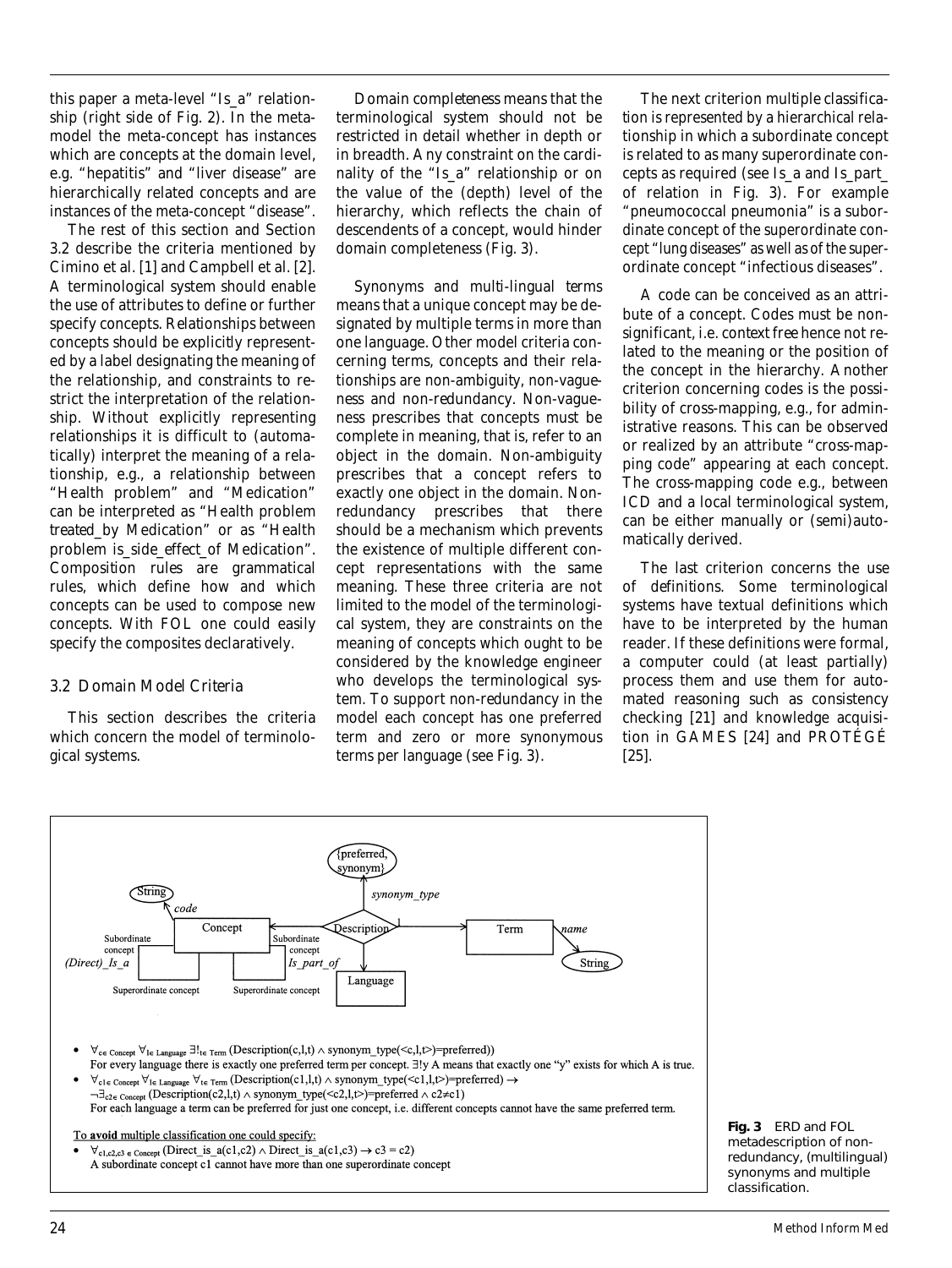# **4. Description of Existing Terminological Systems**

The conceptual and formal representation of terminological systems supports a better understanding of their structure. It helps to recognize the patterns in the designs of different terminological systems by a uniform view, which enables ascertainment of gaps and incompleteness in the terminological system.

In the first paper on this topic [6] we describe the typology and the coding scheme of the ICD-10 [8], NHS Clinical Terms [9, 10], SNOMED [11, 12], UMLS [13, 14] and GALEN [15, 16, 26]. We used ERD and FOL to describe the structure of these terminological systems and compare them with the criteria described in the previous section. For brevity, in this section we only represent the ERD and FOL description of ICD-10 and UMLS and only the essential information in FOL which is not represented in the ERD. An extensive conceptual and formal description of all systems is given in [17].

#### *4.1 ICD-10*

A conceptual and formal model of the ICD-10 is presented in Fig. 4.

Although Fig. 4 shows explicit relationships to clarify the model of ICD-

10, in reality the ICD-10 does not contain explicit relationships. For neoplasm concepts there are some term compositions. A coded nomenclature for morphology of neoplasms is part of the system. Each concept in the ICD-10 chapter 2 "Neoplasms" can be extended with a morphology concept and code, which consists of a histology code and a behavior code, e.g., "3=malignant, primary site". For non-neoplasm concepts there are no attributes and no composition rules to compose new complex concepts.

Domain completeness of ICD-10 is restricted to 4 levels of depth. Comparing Figures 3 and 4 shows that there is no real distinction between concepts and terms, hence synonyms, multilingual terms and non-redundancy are not supported. From the comparison between Figures 3 and 4 we also conclude that multiple classification is restricted in ICD-10 by the cardinality: concepts have 0, 1 or 2 parents. Each concept is at least designated by one unique code and at most by two unique codes: one dagger code related to the etiology and one asterisk code related to the location of the diagnostic term. Definitions, beyond the implicit interpretation that a subordinate concept is a more specific form of the superordinate concept, are lacking.

### *4.2 NHS Clinical Terms*

The NHS clinical terms, formerly known as the Read Clinical Classification forms a classification of medical concepts representing many domains such as diseases, signs, procedures, etc. Each of these subdomains contains concepts related by generic relationships. This system views partitive relationships as generic relationships by introducing *structure* concepts. For example, the subordinate concept "aortic arch" is part of the superordinate concept "thoracic aorta", but instead of a direct partitive link this concept is generically linked to the *structure* concept "thoracic aorta structure".

Although relationships are not formally made explicit, during the qualification of concepts, implicit relationships are used in the lookup tables (templates) to define combinations of concepts, attributes and attribute values in a controlled way [27]. The relationship between a concept and an attribute has a status: **Q**ualifier if the attribute might supply extra detail which a user might choose to further describe a concept, e.g., "course of illness: (acute/ chronic)" to qualify "heart failure"; **A**tom if the attribute is an intrinsic characteristic of a concept, e.g., "site: cardiac structure" of heart failure. In our terminology this is part of a defini-



**Fig. 4** ERD and FOL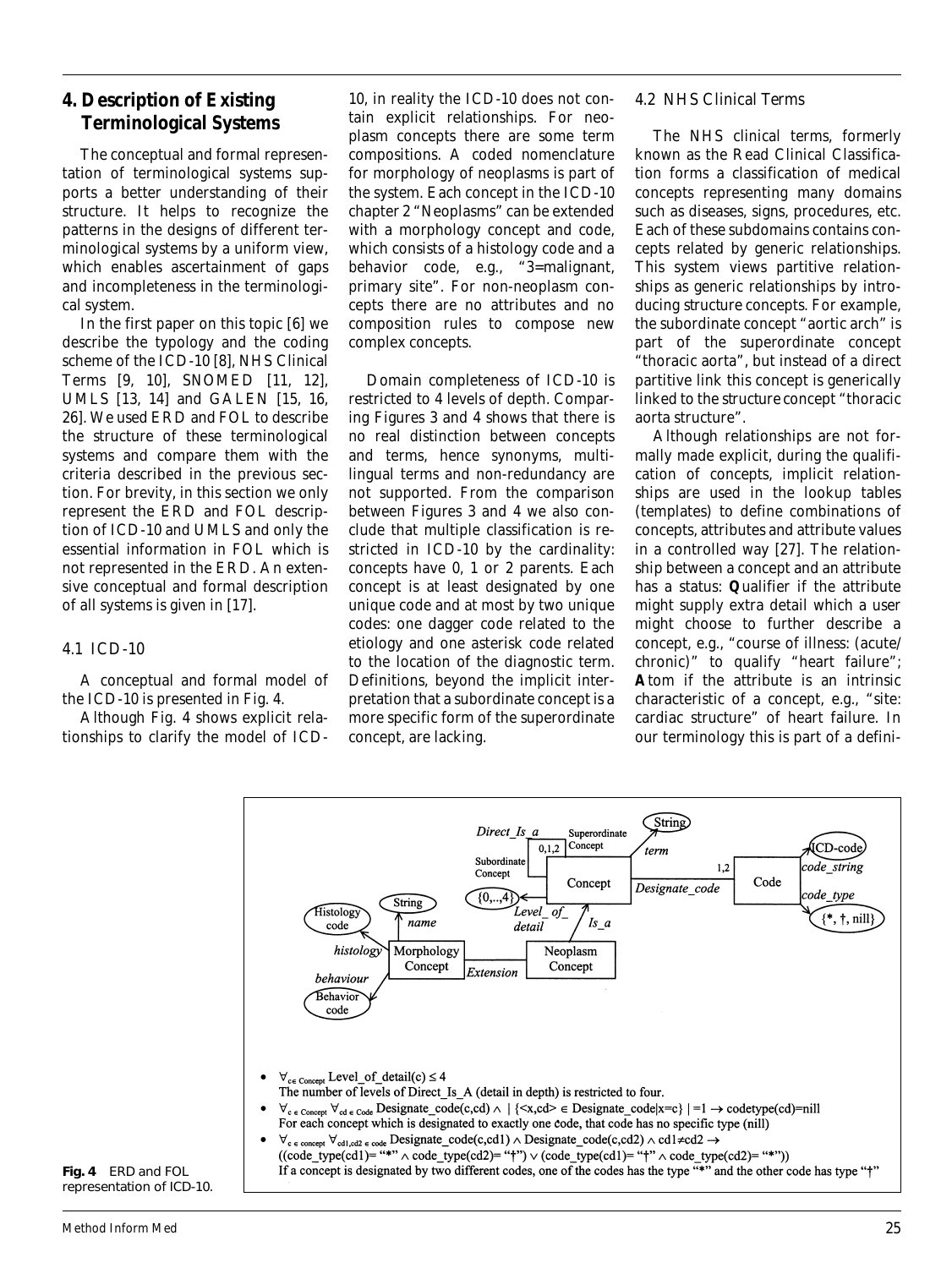



tion. Template tables define which concepts can be modified by which attributes, but lack explicit constraints e.g., on combinations of attributes. Furthermore, existing atoms are not consistently used to describe the intension of their corresponding concept. Hence, definitions are unnecessarily partially specified.

NHS Clinical Terms has no limitations to domain completeness and multiple classification. Synonyms and unique codes are supported in the system. Each concept is designated by a description which consists of a unique code and a unique term (identifier) for the concept.

#### *4.3 SNOMED*

The structure of SNOMED consists of eleven modules (also called axes or dimensions), such as Topography, Disease and diagnosis, Procedures, etc., which can be conceived as distinct classifications. Concepts within one axis are related to each other using hierarchical relationships and concepts between different axes are also related by non-hierarchical relationships. An example of non-hierarchical relationships between terms are the relations between the disease "Tuberculosis" in the "Disease and diagnosis" and "Lung" in the topographical module, "Granuloma" in the morphology module, "M.tuberculosis" in the living organisms module and "Fever" in the function module. Since version II of SNOMED these relationships are explicit although a formal model lacks. Concepts are non-vague, that is they represent an object. Some terms, e.g., from the General modifier module, are vague but these are only used to compose new concepts. Concepts of the various modules/axes can be linked in order to compose new complex medical concepts, but SNOMED has not formalised any constraints on these compositions. SNOMED has no limitations to domain completeness and multiple classification. Multi-lingual terms, nonredundancy and unique codes are not supported. A disease concept can often be described by a non-vague concept from the "Disease and diagnoses" module, e.g., DE-14800 Tuberculosis, but in some cases it is also possible to describe the same concept with a concatenation of different concepts, e.g. Lung + Granuloma + M.tuberculosis + Fever which also represents Tuberculosis. Although each concept in SNOMED is described by one or more descriptions, there is no distinction between preferred and synonymous terms. Partial definitions are only available for concatenated concepts, in that case the definition is the enumeration of concatenated characteristics. SNOMED RT, which is under development, seems to be addressing all above-mentioned deficiencies by using a formal model [12] based on description logics [21].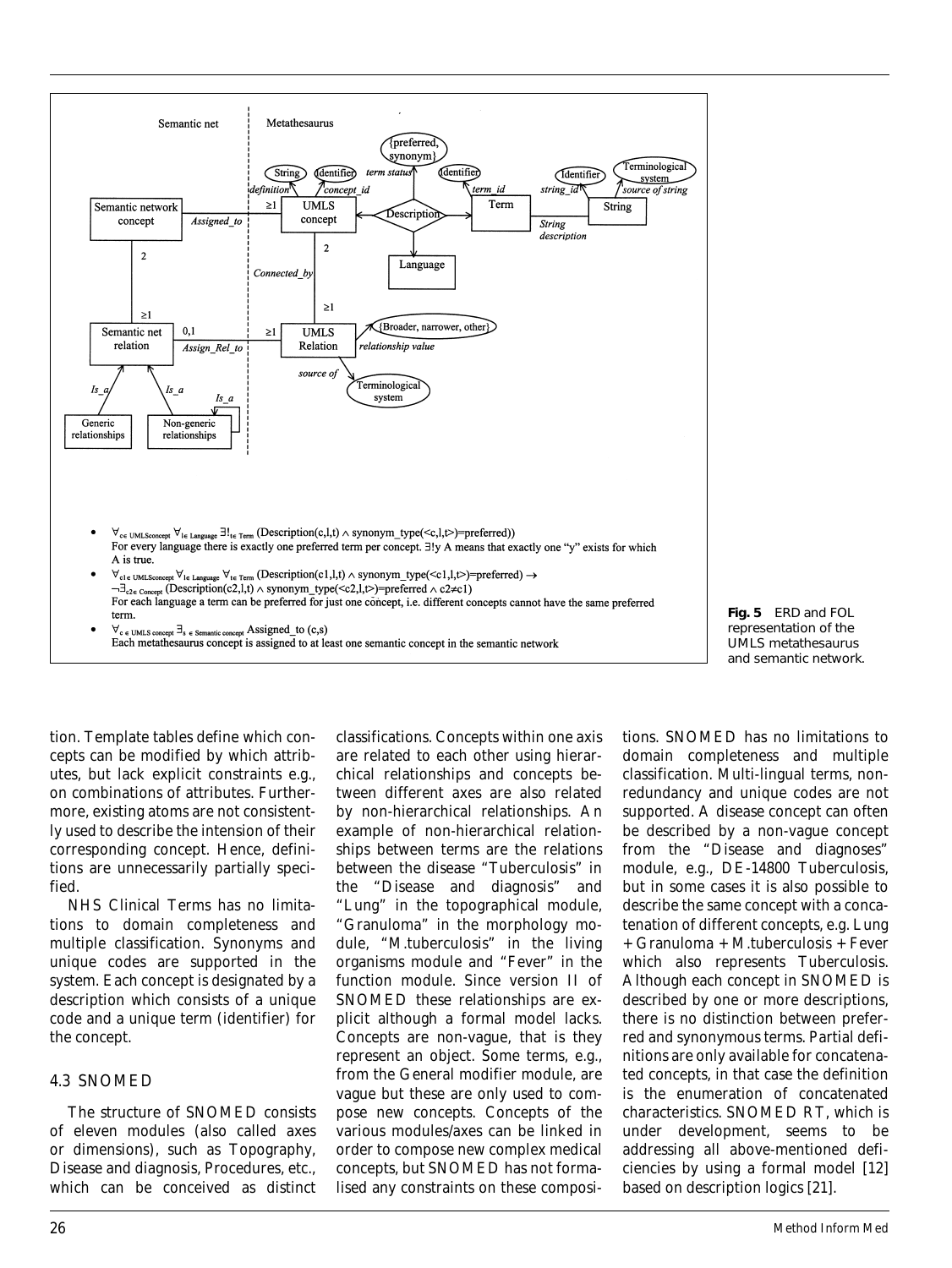# *4.4 UMLS*

The UMLS consists of the Metathesaurus, the Semantic network, the SPECIALIST lexicon and the Information Sources Map. For brevity we only conceptually and formally describe the metathesaurus and the semantic network, because these two together form the most comparable component with the terminological systems described in the rest of this article. The Metathesaurus provides information about concepts, terms, string-names and the relationships between them, drawn from established terminological systems such as ICD-9-CM/ICD-10, SNOMED and MeSH. As shown in Figure 5 the metathesaurus represents "broader", "narrower", "other", relationships between different concepts (and optionally the relationships defined in the semantic network). Many relationships are derived directly from source terminological systems. For example, the hierarchical relationships in MeSH or ICD are manually made explicit in UMLS as "Is\_a" or "Part\_of" relationships. The UMLS does not contain composition rules to compose new complex concepts.

Comparing Figures 3 and 5 shows that UMLS has no limitations on domain completeness, and that multiple classification is possible. It also shows that synonyms, multiple-lingual terms, non-redundancy and unique codes are supported in UMLS. The formal specification of Figure 5 shows that each concept in the UMLS is described by one preferred and possibly more synonymous terms which are in turn linked to multiple strings (plurals, etc.). Each concept has an attribute "definition", a textual definition which describes the meaning of the concept.

Each concept in the metathesaurus is assigned to the most (one of 132) specific semantic category available in the semantic network. The semantic network provides information about the set of basic semantic categories (also called semantic types): Physical objects (e.g., organisms), Conceptual entities (e.g., findings), Activities (e.g., behavior) and Phenomenons and processes (e.g., biological function) and their relationships. Via the "Is\_a" link, relationships and attributes are inherited by the subordi-

nates of the high level semantic category. By inheritance the relationship "process\_of" between "Biological function" and "Organism" also exists between "Disease or Syndrome" (which *Is\_a* "Biologic Function") and "Human" (which *Is\_a* an "Organism"). The inheritance of relationships can be blocked in case the subordinates of a semantic category conflict with the relationship, e.g. "Mental or Behavioral dysfunction" is a "Biologic Function" which can be related to an "Organism" by the "process of" relationship. "Plants" is a subordinate of "Organisms" but cannot have a mental dysfunction, therefore this inheritance is blocked. Relationships between semantic categories do not necessarily apply to all metathesaurus concepts that have been assigned to those semantic categories. For example, the relationship *"evaluation\_of"* exists between the semantic categories "Sign" and "Organism attribute". The metathesaurus concept "overweight", related to the semantic category "Sign", is an *evaluation of* the "Organism attribute" concept "body weight" but it is not an *evaluation of* the "Organism attribute" concept "body length". Inconsistencies between metathesaurus concepts cannot be blocked.

# *4.5 GALEN*

GALEN is different from the abovementioned terminological systems. Like UMLS and SNOMED RT, GALEN provides an explicit model of the domain but it also provides a flexible representation language. GALEN's goal is to formally describe and model the medical domain by which the interchangeability of electronic medical data of different data sources can be supported. The Concept Module utilizes the GALEN Representation and Integration Language (GRAIL), a formalism based on Description Logics, to represent and manipulate the Concept Reference (CORE) model. The Core model is an ontology currently comprising approximately 5,000 concepts and 1,000 explicit relationships. The GRAIL formalism allows developers of terminologies to create models containing these concepts and relationship, and to derive (automatically) new composed concepts. There are no restrictions on domain completeness. To guarantee non-redundant and sensible composed concepts, automated reasoning facilitated by reasoning services of Description Logics [21], is used. Relationships be-tween concepts can be: "sanctioning", which specify how concepts are allowed to be used in the formation of composites; or "descriptive", which specify intrinsic characteristics of a concept. A conceptual and formal representation of a general GRAIL model is described in the technical report related to this article [17]. Automated reasoning within GRAIL facilitates multiple classification. Models developed with GRAIL are language independent and therefore the model of concepts is separated from the (synonymous) terms used to designate them. The Multilin-gual Module manages the mapping of concepts to preferred and synonymous terms of different languages. The Code Conversion Module can be used as an inter-lingua and manages the mapping of concepts to and from existing coding systems.

# **5. Discussion**

In this article we have described the second part of a framework for understanding terminological systems and our experiences with its application: the use of conceptual and formal representation formalisms for representing the structure of a terminological system. After applying the formalism to the required criteria of an ideal terminological system (Section 3), we applied the representation formalism to describe the structure of important terminological systems (Section 4). In our experience, formalization supports the comparison between the criteria on terminological systems (Figs. 1 to 3) and the structure of existing terminological systems (Figs. 4 and 5). Formalization resulted in a reference design that helped us to observe discrepancies in some terminological systems. The largest problems with the ICD, which we observed during this exercise, are the lack of explicit relationships and definitions, the lack of separating terms and concepts (and so the lack of synonyms), the lack of possibilities for com-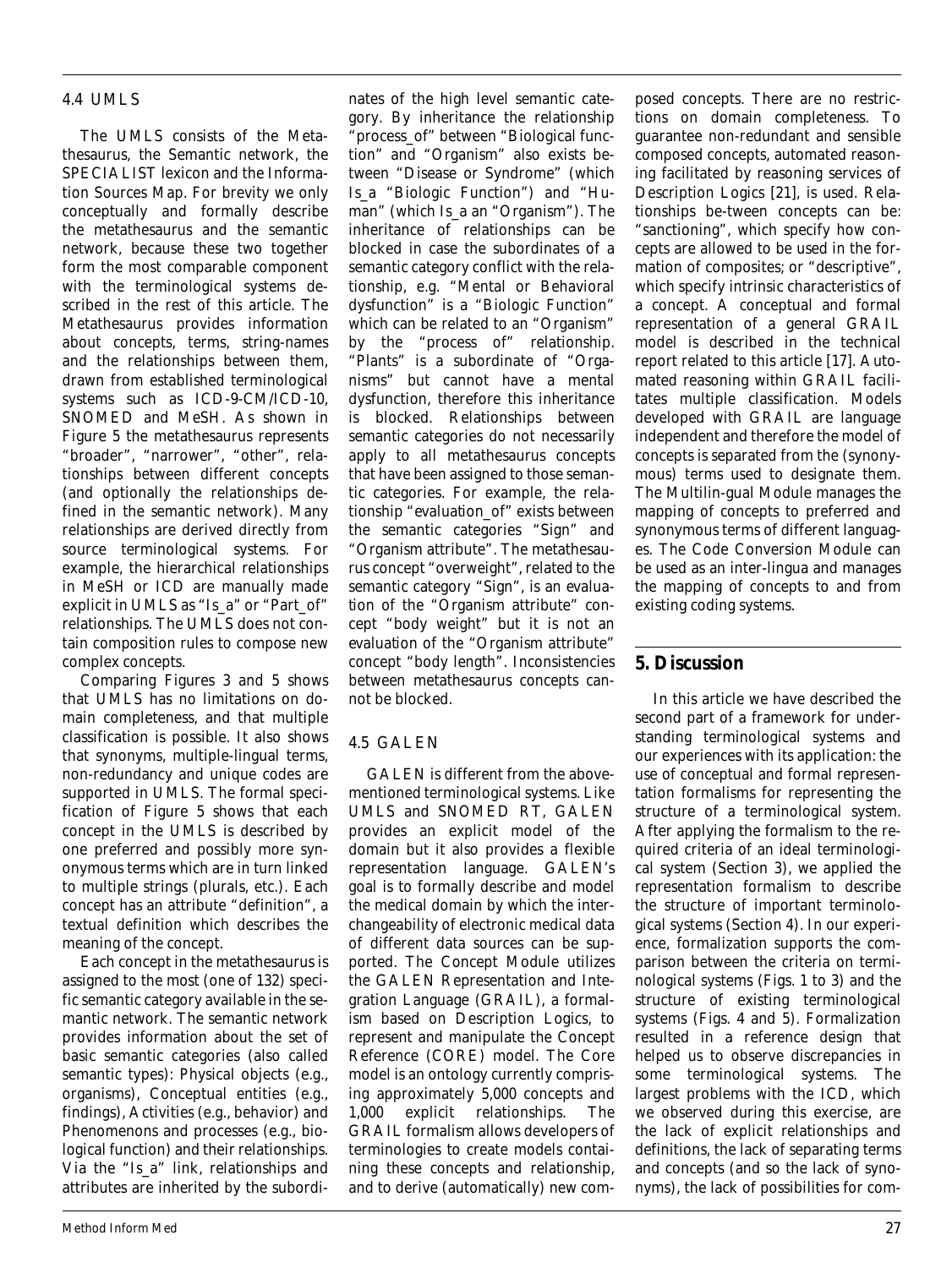posing new concepts and the restrictions of domain completeness (number of levels in depth restricted to 4). We think that especially (formal) definitions and composition rules are essential criteria for future terminological systems because, especially when expressed in a restricted form, they can facilitate automated reasoning such as consistency checking, classification [21] and knowledge acquisition (data entry) [24, 25].

The NHS Clinical Terms, SNOMED and the UMLS do better on most criteria, but composition rules and formal definitions are also missing or premature. SNOMED RT aims to address this deficiency but it is not yet operational. The UMLS uses a semantic network to structure concepts in the medical domain. Reasoning is not (optimally) supported in the UMLS because nodes and arcs are only intuitively defined by their labels on a high level of detail, and therefore sensibility control on metathesaurus concept level is not supported.

The GALEN project, not extensively operational yet, is an ambitious and promising project aiming at a formal description of the total medical domain. GALEN has the intention to adhere to the criteria mentioned in Section 3 but the realization of all these intentions is still under construction. Moreover, the restrictions of the description logics on which GALEN is based, improves reasoning with the system, but constrains its expressivity. But even the somewhat restricted expressiveness of GALEN and its orientation towards the total medical domain still implies that a great effort should go into the syntax and grammatical rules to guarantee sensibly composed concepts. We intend a thorough and practical evaluation of the CORE model and the GALEN applications in a collaborative research. Special attention will be paid to the evaluation of the expressiveness and the possibilities for automated reasoning in clinical settings.

We believe that the formalization of terminological systems helped us with a thorough understanding of their structure and merits. It was also the basis for the development of a new terminological system for intensive care [28]. In our opinion, formal representation formalisms constitute indispensable tools for serious terminological system developers. The representation of the structure of a terminological system in a conceptual and formal way has more advantages next to merely *understanding* the terminological system [20, 22-24, 29]. A conceptual and formal representation of a structure of a system supports the communication about what the system means and it supports development of new systems by finding the "desired patterns" (criteria of Section 3) in the design and by building new designs based on desired ones. Furthermore, by making knowledge of the underlying domain explicit with formal specifications, these specifications can be used in a knowledge acquisition tool, such as GAMES [24] and PROTÉGÉ [25], to support inference of new knowledge and to support consistency checks within the terminological system. These are important tools for the management of the terminological system.

#### **Acknowledgement**

We thank Ronald Cornet for his valuable discussions and helpful remarks on an earlier draft of this manuscript.

#### REFERENCES

- 1. Cimino J, Clayton P, Hripcsak G, Johnson S. Knowledge-based approaches to the maintenance of a large controlled medical terminology. J Am Med Informatics Assoc 1994; 1: 35-50.
- 2. Campbell J, Carpenter P, Sneiderman C, et al. Phase II evaluation of clinical coding schemes: completeness, definitions and clarity. J Am Med Inform Assoc 1997; 4: 238-51.
- 3. Chute C, Cohn S, Campbell J, et al. A framework for comprehensive Health Terminology Systems in the United States: Development guidelines, criteria for selection and public policy implications. J Am Med Inform Assoc 1998; 5 (6): 503-10.
- 4. Cimino J. Coding Systems in Health Care. Yearbook of Medical Informatics 1995: 71-85.
- 5. Klimczak J, Hahn A, Sievert M, Petroski G, Hewett J. Comparing clinical vocabularies using coding system fidelity. In: Gardner R, ed. Annual Symposium on Computer Applications in Medical Care. New Orleans: Hanley & Belfus 1995.
- 6. de Keizer N, Abu-Hanna A, Zwetsloot-Schonk J. Understanding terminological systems I: terminology and typology. Method Inform Med 2000; 39: 16-21.
- 7. International Classification of Diseases, manual of the International Statistical Clas-

sification of diseases, injuries and causes of death: 9th revision. WHO 1977.

- 8. International Classification of Diseases, manual of the International Statistical Classification of diseases, injuries and causes of death: 10th revision. WHO 1993.
- 9. Robinson D, Comp D, Schulz E, Brown P, Price C. Updating the Read Codes: Userinteractive Maintenance of a Dynamic Clinical Vocabulary. J Am Med Inform Assoc 1997; 4 (6): 465-72.
- 10. Schulz E, Price C, Brown P. Symbolic Anatomic Knowledge Representation in the Read Codes Version 3: Structure and Application. J Am Med Inform Assoc 1997; 4: 38-48.
- 11. Rothwell D. SNOMED-Based knowledge representation. Method Inform Med 1995; 34: 209-13.
- 12. Spackman K, Campbell K. Compositional concept representation using SNOMED: towards further convergence of clinical terminologies. Am Med Inform Assoc annual symposium, 1998: 740-4.
- 13. UMLS Knowledge sources Documentation. National Library of Medicine 1997:
- 14. Lindberg D, Humphreys B, Mc Cray A. The Unified Medical Language System. Method Inform Med 1993; 34: 281-91.
- 15. Rector A, Solomon W, Nowlan W, Rush T, Zanstra P, Claassen W. A Terminology Server for medical language and medical information systems. Method Inform Med 1995; 34: 147-57.
- 16. Rector A, Bechhofer S, Goble C, Horrocks I, Nowlan W, Solomon W. The Grail concept modelling language for medical terminology. Artif Intell 1997; 9: 139-71.
- 17. de Keizer N, Abu-Hanna A. A framework for understanding Terminological Systems. Amsterdam: Academic Medical Center. Dep Medical Informatics 1999.
- 18. Chen P. The Entity-Relationship model; toward a unified view of data. ACM Trans on Database Systems 1966; n: vol 1:1.
- 19. Gruber T. A translation approach to portable ontology specifications. Knowledge Acquisition 1993; 5: 199-220.
- 20. Campbell K, Das A, Musen M. A logical foundation for representation of clinical data. J Am Med Informatics Assoc 1994; 1: 218-32.
- 21. Donini F, Lenzerini M, Nardi D et al. Reasoning in Description Logics. In: Brewka G, ed. Principles of knowledge representation and reasoning. CLSI publications, 1996: 193-238.
- 22. Abu-Hanna A, Jansweijer W. Modeling application domain knowledge using explicit conceptualization. IEEE-Expert 1994.
- 23. Gruber T. Towards principles for the design of ontologies used for knowledge sharing. Int J Hum Comp Stud 1995; 43: 907-28.
- 24. Heijst G, Falasconi S, Abu-Hanna A, Schreiber A, Stefanelli M. A case study in ontology library construction. Art Intell Med 1995; 7: 227-55.
- 25. Studer R, Eriksson H, Gennari J, Tu S, Fensel D, Musen M. Ontologies and the Configuration of Problem-solving Methods. In: Gains B, Musen M, eds. 10th Banff Knowledge Acquisition for Knowledge-